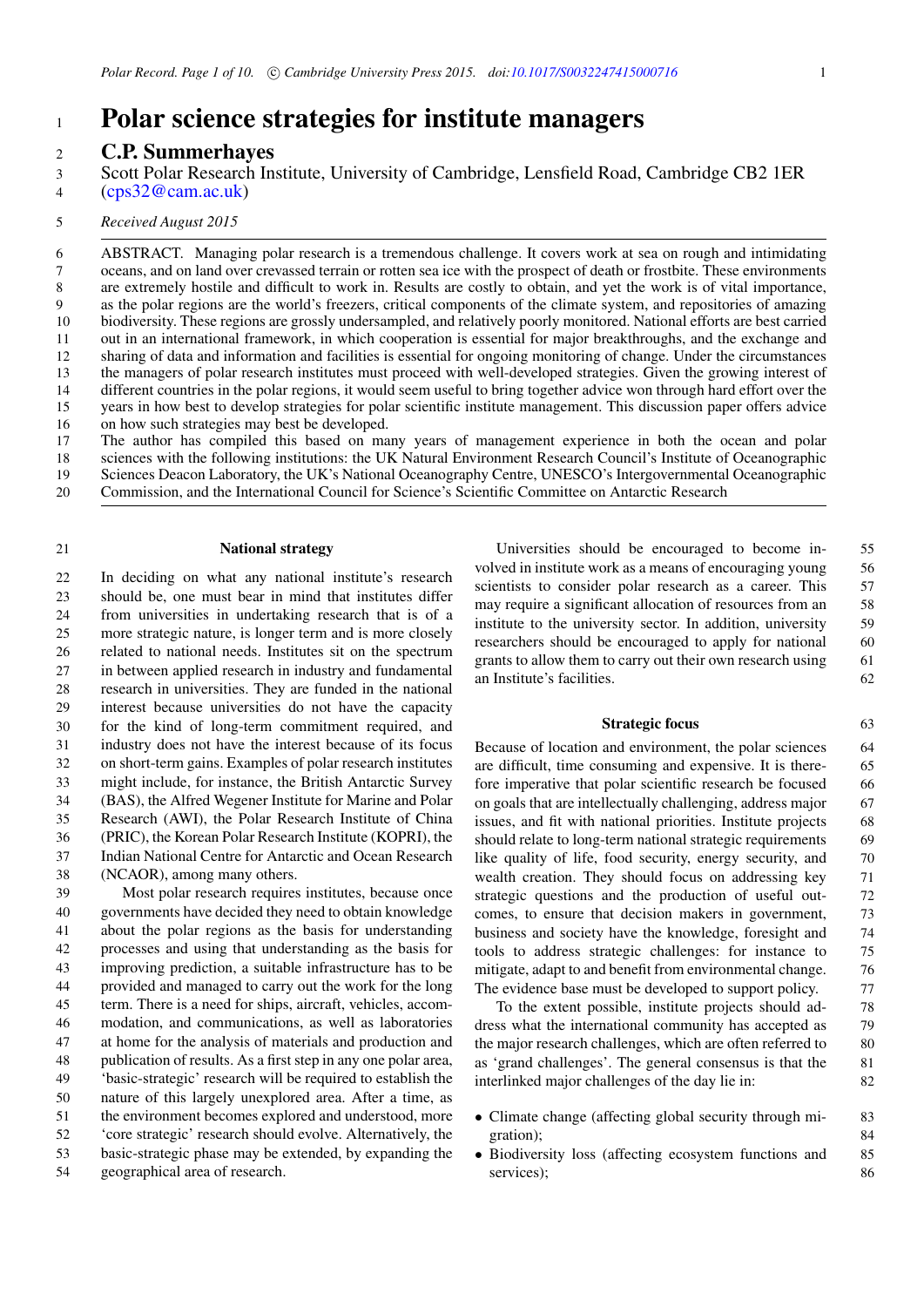## 2 SUMMERHAYES

- 87 Food security (ability to feed growing populations);<br>88 Water security (ability to supply people with fre
- 88 Water security (ability to supply people with fresh water and sanitation): water and sanitation);
- 90 Energy security (ability to provide growing popula-<br>91 tions with cheap power): tions with cheap power);
- 92 Economic security (for example growth of wealth through application of new technologies like biotechthrough application of new technologies like biotech-94 nology);
- <sup>95</sup> Human health (improving peoples' health and well being).

 The sustainable development of human society depends on meeting all of these grand challenges. The focus for much of the natural sciences is on global change, which can be seen as embracing all of these to some degree (for example as spelled out by the International Council for Science (ICSU) at [www.icsu-visioning.org/,](http://www.icsu-visioning.org/) and the European Biodiversity Research Strategy at

104 [www.epbrs.or](http://www.epbrs.org/PDF/EPBRS_StrategyBDResearch_May2010.pdf)g/PDF/EPBRS\_StrategyBDResearch\_

105 [May2010.pdf\)](http://www.epbrs.org/PDF/EPBRS_StrategyBDResearch_May2010.pdf). Polar research can address many of

106 these challenges to some extent, as shown in the science 107 plan of ICARP (International Conference on Arctic 108 Research Planning) [\(h](http://aosb.arcticportal.org/icarp_ii/science_plans/)ttp://aosb.arcticportal.org/icarp\_ii/

109 science plans/).

110 Setting long-term strategic goals requires:

- 111 Acceptance by staff of strategic frameworks and key<br>112 challenges: challenges;
- 113 Development of long term strategic collaborations<br>114 between the research, policy, and business communitbetween the research, policy, and business communit-115 ies (including international);
- **Significant focus on delivery of results and outcomes;**<br>117 Promotion of development opportunities (for example
- 117 Promotion of development opportunities (for example 118 via patents and collaborations and via design of techvia patents and collaborations and via design of tech-119 nologies for manufacture) and growth of the right 120 (strategic) kind;
- 121 Engaging with a range of external sectors (not being<br>122 inward looking): inward looking);
- 123 Recognizing and describing the impact of research on 124 the economy and society; the economy and society;
- <sup>125</sup> Maintaining flexibility to respond to changes of government, of funding, and of the research landscape.
- 127 Developing a comprehensive strategic research pro-128 gramme may thus require a change of culture in the way
- 129 research is designed, supported and implemented.

# 130 **Grand challenges as a framework for future research**

131 As noted by Kennicutt in a paper presented by the 132 Scientific Committee on Antarctic Research (SCAR) to 133 the 2009 meeting of COMNAP (the Council of Managers

134 of National Antarctic Programs):

 Predicting future directions in Antarctic science is difficult at best, as investment in science is often de- cided by each nation in very different ways. However, one can analyze trends and extrapolate where these trends may lead in the future. The questions being asked by scientists and society are becoming more complex, requiring integrated and interdisciplinary approaches. This reflects a holistic view of Earth 142 system science and the recognition that, far from 143 being isolated, Antarctica and its surrounding ocean 144 are integral parts of the Earth system. Equally, studies 145 within Antarctica recognize the co-dependence of 146 and linkages amongst physical and living systems. 147 Trans-continental observations and experiments have 148 become an increasing feature of many programs, and 149 access to all corners of the continent is desirable, if 150 not required. In many instances large multi-national 151 teams of scientists are involved, the range of discip- 152 lines and the supporting technologies are diverse, the 153 volume of data and information collected is immense, 154 and real-time internal and external communications 155 are essential (Kennicut 2009). 156

National institutes have a significant opportunity to con- 157 tribute fully to these international activities. 158

In November 2010, ICSU set out a suite of 5 grand 159 challenges (listed below): 160

to mobilize the international global change scientific 161 community around an unprecedented decade of re- 162 search to support sustainable development in the 163 context of global change. The pace and magnitude 164 of human-induced global change is currently beyond 165 human control and is manifest in increasingly danger-<br>166 ous threats to human societies and human wellbeing. 167 There is an urgent need for the international scientific 168 community to develop the knowledge that can inform 169 and shape effective responses to these threats in ways 170 that foster global justice and facilitate progress to- 171 ward sustainable development goals (Reid and others 172 2010). 173

The focus was on global change to understand the 174 functioning of the Earth system and the human impacts 175 on that system. Polar research can contribute to meeting 176 the first 3 of these Grand Challenges, and perhaps also on 177 aspects of number 5. 178

- Forecasting: improving the usefulness of forecasts 179 of future environmental conditions and their con- 180 sequences for people; 181
- Observing: developing, enhancing and integrating the 182 observation systems needed to manage global and 183 regional environmental change; 184
- $\triangleright$  Confining: determining how to anticipate, avoid and 185 manage disruptive global environmental change; 186
- $\triangleright$  Responding: determining what institutional, economic 187 and behavioural changes can enable effective steps 188 toward global sustainability; 189
- $\triangleright$  Innovating: encouraging innovation (coupled with 190 sound mechanisms for evaluation) in developing tech-<br>191 nological, policy, and social responses to achieve 192 global sustainability. 193

# The ICSU document also recommends a shift from: 194 Research dominated by disciplinary studies to a more 195 balanced mix of disciplinary research and research 196 that draws disciplinary expertise into an integrated 197 approach that facilitates inter- and transdisciplinarity. 198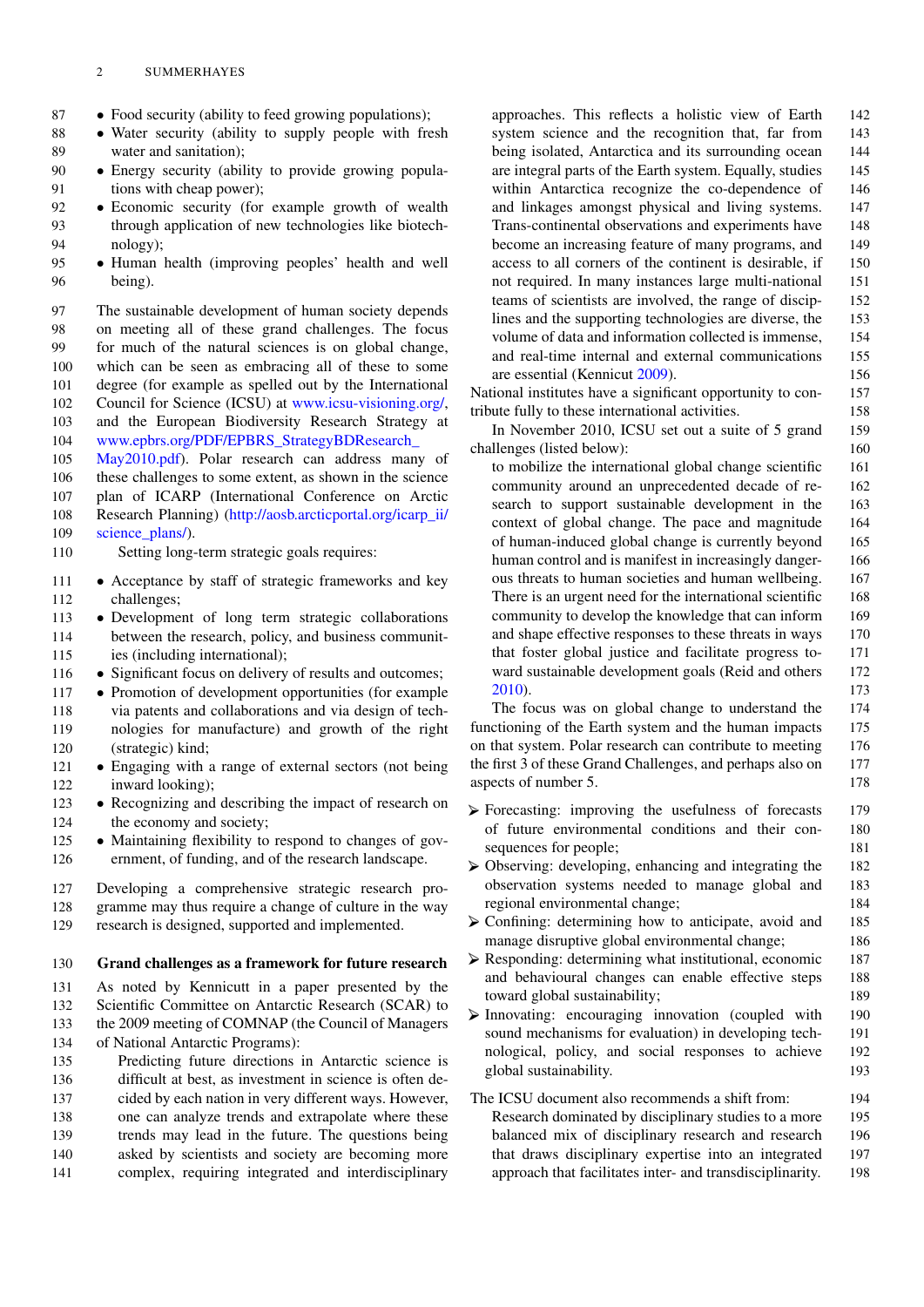199 It also called for research priorities to be shaped with the 200 active involvement of potential users of research results.

## 201 **Strategic approaches of major polar institutes**

 Analysis of the strategic plans of (i) the main polar research institutions [the UK's BAS, the Australian Ant- arctic Division (AAD), Germany's AWI, and Antarctica New Zealand], (ii) the European Science Foundation (ESF) and European Polar Board, and (iii) SCAR and IASC (the International Arctic Science Committee) (the latter informed by ICARP-II), can be used to show how different polar institutions propose to address these grand challenges, and demonstrates a commonality of approach between them. The strategic research plans of these institutions focus primarily on (i) climate change; (ii) biodiversity loss; (iii) earth system science (which recognises the connections between the atmosphere; the oceans; the deep Earth; snow, ice and permafrost; fresh- water systems; and living organisms, all of which depend on changes in other parts of the system); and (iv) de- velopment of technologies (including numerical models) needed for enhanced environmental science.

 Technology development is critical, as research ad- vances depend heavily not only on new ideas but also on the application of novel technologies. These may include remote sensing with sensors based on satellites, aircraft, or drones in the air; autonomous underwater vehicles (AUV)s, remotely operated vehicles (ROVs), gliders, floats and moorings in the oceans; and deployment on land of intelligent field sensors that work independently using wireless and other forms of data transmission. Reli- ability in the field is a key challenge in remote locations. Novel laboratory instruments are needed to analyse envir- onmental samples. A new generation of molecular tools in fields of genetics, such as genomics and proteomics, will be critical to our understanding of the environment.

 Sophisticated models are required of environmental processes to provide foresight of the future state of the environment. Rapid advances in software engineering, and information and communication technologies are revolutionising the way researchers are working to use computing power and scientific data repositories. These new technologies will need data management and support in terms of power supplies, data acquisition, transmission devices and platforms. There exists the potential to develop world-leading technologies. It is critical to strengthen data management, including supporting new data products.

 Development of technologies implies employment of the technical staff capable of technology development, or alternatively the purchase of leading edge equipment or model code.

250 The major national polar science institutions respons-251 ible for strategic research incorporate studies of:

 $252$   $\triangleright$  The present climate system (atmosphere, ocean, ice 253 and their physical and chemical interactions) and coup-254 ling between its elements (numerical modelling);

- ▶ Past climate change; 255
- Observing systems and for detecting change and as the 256 basis for predicting future conditions; 257
- $\triangleright$  Polar terrestrial and oceanic ecosystems and their re- 258 sponse to change, including identification of indicators 259 and risks; 260
- $\triangleright$  Biodiversity at all levels including microbial, and in- 261 vasive species; 262
- Biogeochemical cycles, impacts and feedbacks, in- 263 cluding ocean acidification; 264
- $\triangleright$  The behaviour of ice sheets, especially in relation to 265 sea level rise; 266
- The solid Earth and associated risks (earthquakes, 267 volcanoes, hot vents, permafrost); 268
- Resources (conservation, fisheries, biotechnological 269 potential, energy); 270
- $\triangleright$  Geospace from the upper atmosphere (mesosphere, 271) thermosphere, ionosphere) to the magnetosphere and 272 the sun (e.g. solar storms and communication and 273 satellite disturbance) 274

They may also include astronomy, astrophysics, and 275 the collection of meteorites etc., which tend to be the 276 province of university researchers. 277

#### **The influence of the IPY** 278

The outcomes of the International Polar Year 2007– 279 2008 (IPY) are helping to determine the future directions 280 of Arctic and Antarctic science. The IPY portfolio of 281 science projects [\(http://ipy.arcticportal.org/\)](http://ipy.arcticportal.org/) provides a 282 unique 'window' on the future of polar science; many 283 projects begun during the IPY are continuing well beyond 284 it. IPY scientific planning and outcomes have set a course 285 for polar science for years to come, notably with a legacy 286 of (i) developing and implementing observing systems, 287 (ii) improving data and information management and 288 exchange, and (iii) developing the next generation of 289 researchers. For a comprehensive review see Krupnik and 290 others (2011). 291

IPY's scientific projects focused on the status of polar 292 systems, change in polar systems, global linkages, new 293 frontiers, the poles as vantage points, and the human 294 dimension. Major scientific topics addressed by IPY 295 projects included the same broad topics as those listed 296 above; major themes were the grand challenges of climate 297 change and biodiversity loss. Recognising the academic 298 nature of much IPY research, topics included sub-ice 299 hydrological systems and astronomy and astrophysics. 300

Ideally, following a proposal from the World Met- 301 eorological Organization (WMO 2011), polar institutes 302 should work together to address grand scientific and 303 technological challenges that require a decadal effort in 304 the polar regions, notably:  $305$ 

- $\blacktriangleright$  developing and maintaining the polar components of 306 the global Earth observing system; and  $307$
- $\blacktriangleright$  developing a global integrated polar prediction system 308 for weather and climate change. 309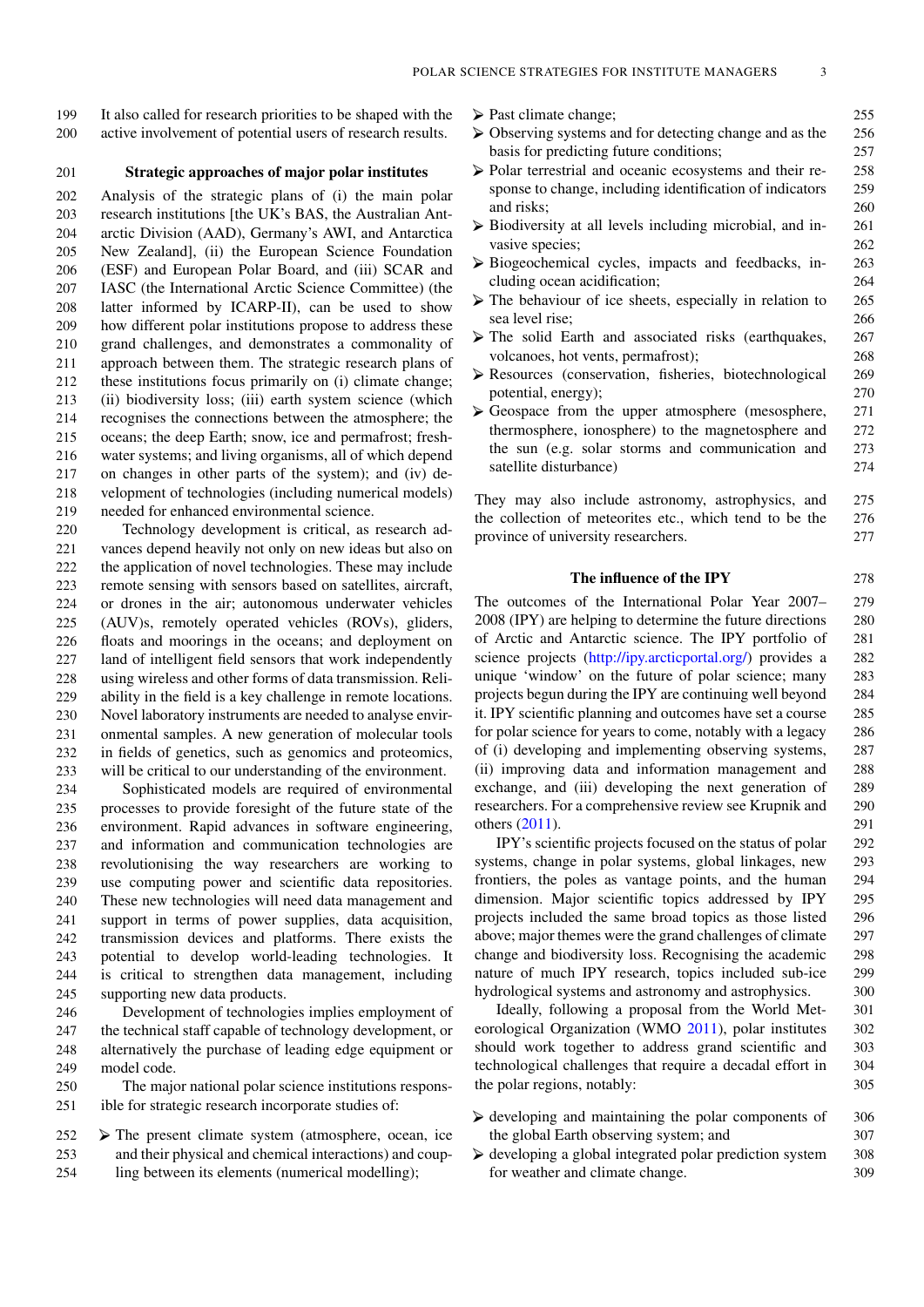Implementing WMO's proposal would lead to better ser- vices outcomes, for instance by integrating all Antarctic meteorological networks into an Antarctic observing net- work (AntON) to produce climate messages; defining the scope of Arctic and Antarctic regional climate centres, and increasing the number and improving the quality of their climate products; improving understanding of climate processes in the Antarctic; and implementing the global cryosphere watch. Given WMO's interests, the focus would be on atmosphere, ocean, ice and cli- mate measurements. Implementing this proposal would mean polar institutes re-orienting some of their work to contribute to developing and implementing observing systems like iAOOS (the integrated Arctic ocean ob- serving system)(classic.ipy.org/development/eoi/AOSB- CLIC short plan v4.pdf), and SOOS (the Southern Ocean observing system)[\(www.soos.aq\)](http://www.soos.aq). The idea is for the international whole to become greater than the sum of its national parts. If institutes are to work together to improve observing and forecasting systems, there will have to be vast improvements by all institutes in the collection, management, archiving and exchange of data and information - especially in meteorology and oceano- graphy. The objective is win-win; you give me your data and I give you mine; we can then both make our own forecasts tailored to meet our own needs.

# 336 **Generic factors in developing a strategic plan**

 A strategic plan is an institute's roadmap for the fu- ture. It should be the product of extensive consulta- tion with staff and with key stakeholders. Experience suggests that devising a leading edge strategic research programme should involve interaction between an insti- tute's board of directors and an external advisory board. Such groups would utilise techniques like 'horizon scan- ning' (as used recently by SCAR (see [w](http://www.SCAR.org/horizonscanning)ww.SCAR.org/ [horizonscanning\)](http://www.SCAR.org/horizonscanning) to identify emerging trends, opportun- ities and directions for the most appropriate allocation of research effort (for example Kennicutt and others 2014a, 348 2014b).

- 349 An institute's strategic plan should be designed to:
- 350 set broad objectives and strategies for the organization<br>351 and provide a framework for decision-making: and provide a framework for decision-making;
- 352 provide a view of priorities, and guidance for formulat-<br>353 ing the work programme and budget: ing the work programme and budget:
- 354 set out the thinking on programme activities and de-<br>355 liverables, having considered the possible impacts on liverables, having considered the possible impacts on 356 activities of foreseeable scientific, technological, social 357 and economic developments in the polar regions and 358 elsewhere;
- 359 optimise the programme structure and use of available<br>360 resources; resources;
- 361 provide staff with the longer-term framework within 362 which to plan and manage activities. which to plan and manage activities;
- <sup>363</sup> give management a benchmark against which to mon-<br><sup>364</sup> tor progress and performance in the implementation of itor progress and performance in the implementation of 365 the scientific programmes;
- describe infrastructure and management operations 366<br>and aim to make them transparent: 367 and aim to make them transparent;
- provide guidance for management, staff, funders, and 368 other stakeholders including the public. 369 other stakeholders including the public.

The plan should help to foster in management and staff a 370 strong sense of commitment to the actions necessary for 371 implementation. It should aim to help the organisation 372 to exploit its comparative advantages to make strategic 373 choices about future directions. It should provide the 374 basis for a detailed implementation plan with project- 375 by-project milestones and targets. Progress against the 376 implementation plan should be examined through annual 377 performance reviews, allowing directions to be revised 378 where necessary (see more detail below).  $379$ 

The strategic plan should set out the organisation's 380 vision, mission, and major objectives, addressing what 381 the organisation is, does, and should do, and the reasons 382 why it does it. Ideally, the focus should be on creating 383 new knowledge, improving understanding of natural pro- 384 cesses, and combining knowledge and understanding to 385 improve predictive capabilities and other useful outcomes 386 related to national strategic requirements. 387

Ideally, institutes should aim to develop a focused 388 and integrated programme by picking no more than 3– 389 5 major objectives in science and logistics, and making 390 sure (to the extent possible) that they are connected. 391 The goal is to develop major high quality national and 392 international science programmes addressing key issues 393 of global importance in an integrated way. To make an 394 impact nationally and internationally it is better to have 395 a few important strands than many disparate ones. The 396 major scientific and infrastructure objectives would be 397 underpinned by cross-cutting objectives common to all 398 organisations: (a) to continually improve the effective- 399 ness, efficiency and flexibility of the structure, working 400 mechanisms and practices; and (b) to increase funding to 401 match requirements, and to maintain a healthy funding 402 stream. Building partnerships is an essential aspect, re- 403 cognising that no one nation can 'do it all'. There are 404 many prospective partner organisations (SCAR, IASC, 405) for example), not forgetting those with a global remit but 406 having local polar interests (WCRP for example). 407

# **Links to universities** 408

An institute's prestige can be enhanced through strong 409 formal linkages to key national universities. Such links 410 would lead to institute scientists giving some lectures 411 at the university and perhaps being accorded visiting 412 professor status, as well as exposing students more to the 413 lure of the polar sciences. 414

University scientists at all levels from undergraduate 415 to professor should be encouraged to become involved 416 in polar science programmes, either as assistants or as 417 joint investigators. Undergraduate and graduate students 418 could be invited to spend summer seasons working at 419 institute's research stations or on institute ships, as a 420 means of exposing them to polar science excitement and 421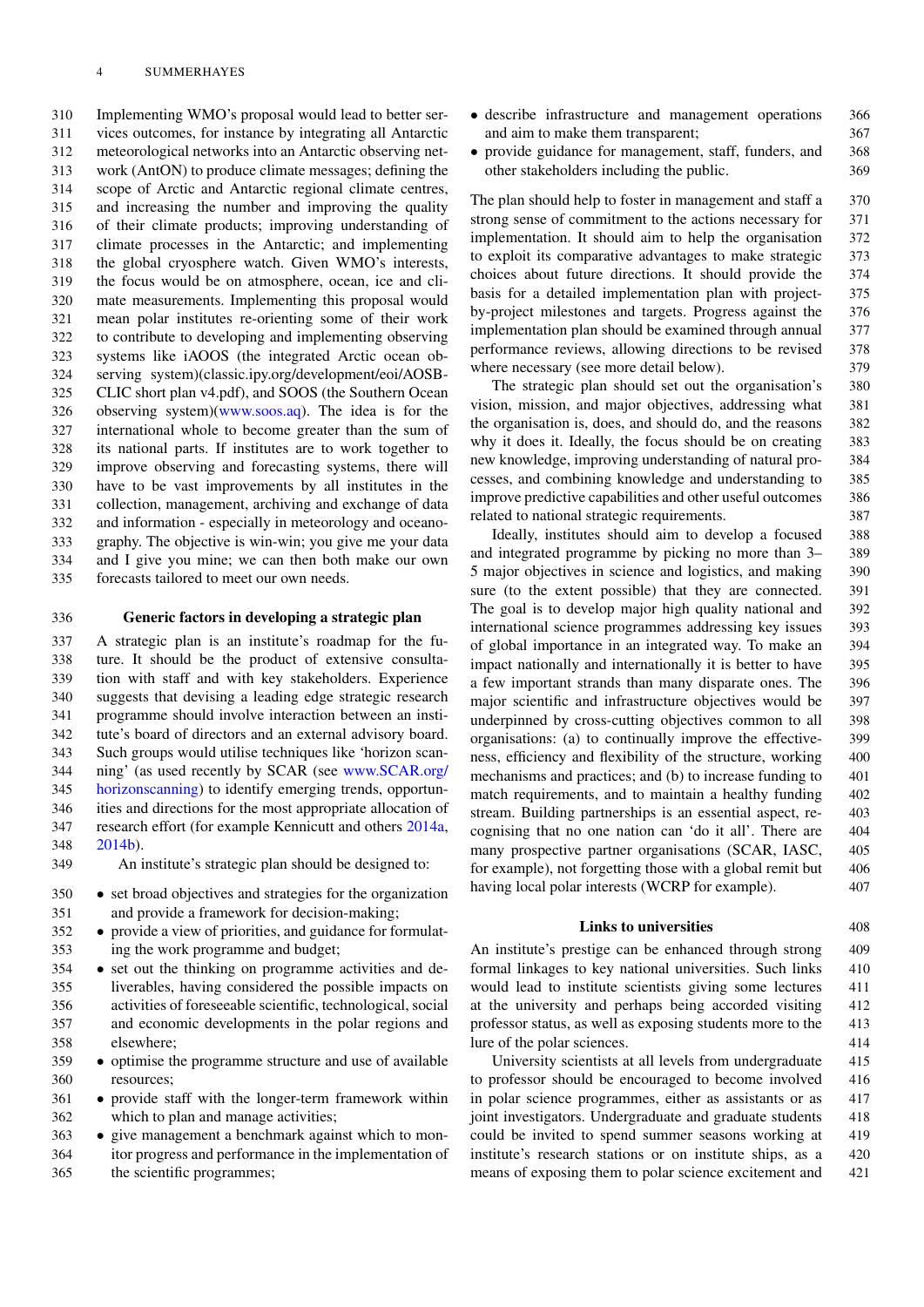

Fig. 1. Example of strategic planning process (Australian Antarctic Division 2011).

422 opportunities. Institutes could encourage universities to 423 offer course credits for such field activities.

424 **Shared facilities**

 Institutes may possess facilities such as bases or ships that could become platforms for international research. Icebreakers, for example, are in short supply. More may be gained from sharing them than from keeping them 429 just for national use. Following that philosophy, AWI, for example, makes available the facilities of the RV *Polarstern*.

#### 432 **Productivity**

 Institute managers will need to ensure that scientific pro- ductivity is high – meaning ideally an average of at least 2 SCI (science citation index) papers per head per year for permanent science plus support staff, and preferably 3 for just the permanent science staff. However, managers must recognise that different sciences have a natural tendency to produce SCI papers at different rates – for example because of the relative ease with which microbiological and genetic papers can be produced from laboratory work in the life sciences, compared for example with the rate of publication in Earth system sciences in which extended field work under harsh conditions is required to gather the data. To achieve such demanding goals requires that management (i) makes minimal administrative demands on scientists' staff time, and (ii) recognises that properly trained and permanent mechanical and electrical engin- eering support staff are needed to develop, maintain and deploy in the field the sophisticated equipment required to produce data for scientists to work on. Expensively 451 trained scientists should not be used as equipment tech- 452 nicians. It is a false economy. 453

#### **The planning process** 454

All institutes need a strategic planning process. An ex- 455 ample comes from the Australian Antarctic Science stra- 456 tegic plan (Australian Antarctic Division 2011) (Fig. 1). 457

Planning processes should focuses on: 458

- (i) carrying out leading edge scientific research; 459
- (ii) improving national capabilities for polar research, 460 by: developing and sharing polar infrastructure 461 to enhance the scope of the science, and by de- 462 veloping the next generation of polar researchers 463 through collaborative research with universities 464 and other institutions, and through education and 465 training programmes; 466
- (iii) improving scientific standards: through national 467 and international collaboration and training at the 468 highest level with partner institutions; through 469 increasing publication in high impact interna- 470 tional scientific journals; and through attempting 471 to increase participation and leadership in major 472 international polar science programmes and lo- 473 gistical and advisory structures. 474
- (iv) managing data and information in such a way as 475 to make results widely available, and to exchange 476 them with other polar research institutions. 477

The planning process should engage external advisors 478 and/or stakeholders in considering what the institute's 479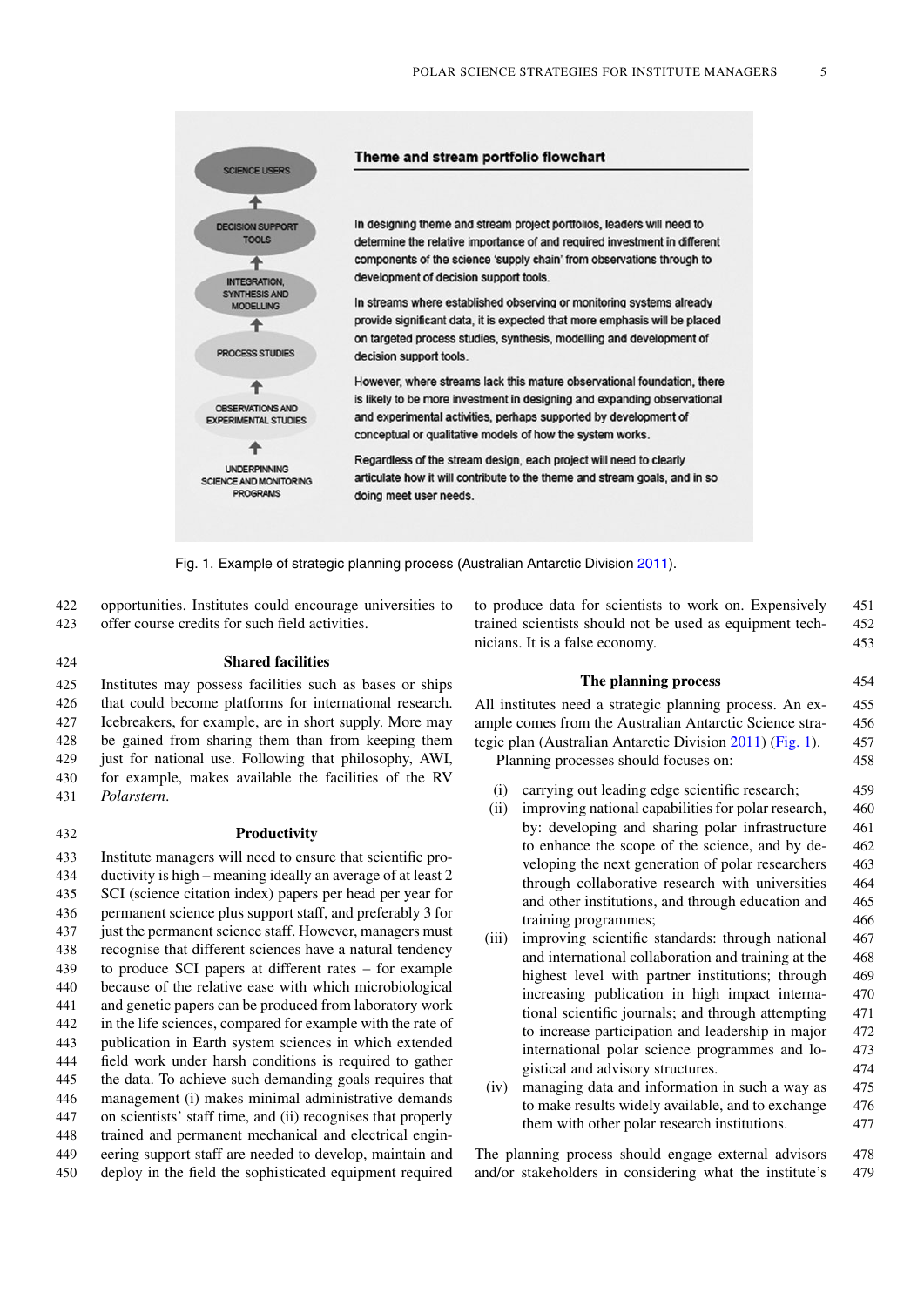priorities ought to be for the decade ahead, where it is important to engage in 'horizon scanning' to detect future trends and opportunities as part of a 10-year planning 483 process.

 Planning should make the most of an institute's sev- eral disciplines, for example by encouraging the develop- ment of research proposals across divisional boundaries. Divisional heads must be encouraged to think beyond their immediate work plans to consider the development of their science areas in a10-year time frame, and in the context of what is happening at the international level.

#### 491 **The research focus**

 SCAR's recent horizon scanning process [\(w](http://www.scar.org/horizonscanning)ww.scar. [org/horizonscanning\)](http://www.scar.org/horizonscanning) offers a good example of identify- ing where the big polar challenges lie for the next decade (for example Kennicutt and others 2014a, 2014b). But aside from that there are some obvious pressure points:

### 497 **Climate science**

 Climate science is needed for a full understanding of the Earth's climate system so as to underpin accurate forecasts of weather and climate, nationally and globally. Climate research must address the fact that many aspects of the climate system at both poles are grossly under-sampled, despite the fact that the climate signal is amplified and having its greatest effect there (see reports of the global climate observing system (GCOS) at [www.](http://www.wmo.int/pages/prog/gcos/index.phpegingroup count@ "003F
elax 
elax uccode `~count@ uppercase {gdef ={{char ) [wmo.int/pages/prog/gcos/index.php?name=Publications\)](http://www.wmo.int/pages/prog/gcos/index.phpegingroup count@ "003F
elax 
elax uccode `~count@ uppercase {gdef ={{char ). Continued investment is needed in the network of automated weather stations on land (for example in under-sampled West Antarctica). Sustained measurements are required of changes in the cryosphere; and in the ocean, not least in especially remote areas like the Amundsen Sea, but also *en route* to and from the polar regions, following the published design plans for an integrated Arctic Ocean observing system (by IASC) and SOOS (by SCAR: [\(w](http://www.soos.aq/resources/publicationsegingroup count@ "003F
elax 
elax uccode `~count@ uppercase {gdef ={{char )ww.soos.aq/resources/publications? [view=publications\)](http://www.soos.aq/resources/publicationsegingroup count@ "003F
elax 
elax uccode `~count@ uppercase {gdef ={{char ). The requisite data collection is dual use, on the one hand providing new observations to test scientific hypotheses about the operation of the polar oceans and climate, and on the other hand providing the monitoring needed by the user community for weather and climate forecasts. Routine radiosonde measurements should be an integral part of observations to understand climate change.

 To understand climate change, measurements are also required of 'geospace', comprising the upper atmo- sphere (mesosphere, thermosphere and ionosphere) and the magnetosphere. These measurements are important in indicating the occurrence of magnetic storms and associated disturbances that may interfere with electronic systems in satellites and at the Earth's surface. Changes in the upper atmosphere may propagate down to the Earth's surface affecting the climate there.

533 Observations of past climate change, from offshore 534 piston cores and drill cores, and from onshore ice cores and rock cores, are also need to provide an accurate 535 paleoclimate perspective on climate change. 536

#### Life sciences 537

Life Sciences contribute significantly to knowledge of 538 biodiversity on land and in the ocean, thereby contribut- 539 ing to the Antarctic Treaty's and Arctic Council's ability 540 to practice conservation in the face of issues such as 541 climate change and the invasion of species (for example 542 via the Committee on Environmental Protection (CEP) 543 in the south, and the Conservation of Arctic Flora and 544 Fauna (CAFF) in the north). Research is moving toward 545 ascertaining the effects on, and responses of, organisms 546 to climate change, and working with remote sensing 547 specialists to study biological variability with time in 548 geographical space. As pointed out by Chown and others 549 (2012) a great deal more effort is required by national 550 programmes to ascertain the variability of Antarctic bio- 551 logical systems, as the basis for an effective conservation 552 strategy. 553

Comprehensive studies are needed of the ways in 554 which both marine and terrestrial plants and animals 555 have adapted to living in the cold environments of the 556 polar regions, where the extreme conditions provide extra 557 selection pressure leading to unique features of biochem- 558 istry and biology in endemic species; some of these 559 cold adaptations (for example antifreeze proteins - AFPs) 560 may have commercial application. Science is needed 561 to build polar genomic databases. We also continue to 562 need more comprehensive information on Antarctic fish 563 and their food, all the way from the base of the food 564 chain. Studies of the physical, chemical and biological 565 oceanography of polar seas will contribute directly to the 566 IGBP's Integrated marine biogeochemistry and ecosys- 567 tem research programme (IMBER), the Southern Ocean 568 part of which is the Integrated climate and ecosystems dy- 569 namics programme (ICED), and would support the work 570 of such groups as CCAMLR (the Convention on Circum- 571 Antarctic Marine Living Resources) in the south and the 572 FAO (Food and Agriculture Organization) for its fisheries 573 area 18, (the Arctic) and the Arctic Council (for ex- 574 ample its Arctic Monitoring and Assessment Programme 575 – AMAP). In addition marine research will contribute 576 to environmental protection programmes like the Arctic 577 environmental protection strategy (AEPS), and the Arctic 578 contaminants action programme (ACAP) of the Arctic 579 Council. Continuous plankton recorders (CPRs) can be 580 used more widely to sample the upper water column 581 and contribute to SCAR's international circum-Antarctic 582 CPR database, which will enable decadal variations in 583 Southern Ocean plankton (the base of the food web) to be 584 assessed in relation to climate change (a strategic benefit 585 to CCAMLR). 586

# **Earth sciences** 587

Ideally, earth sciences should be organised in such a way 588 as to contribute to understanding past climate change 589 through integrated studies of core samples from both 590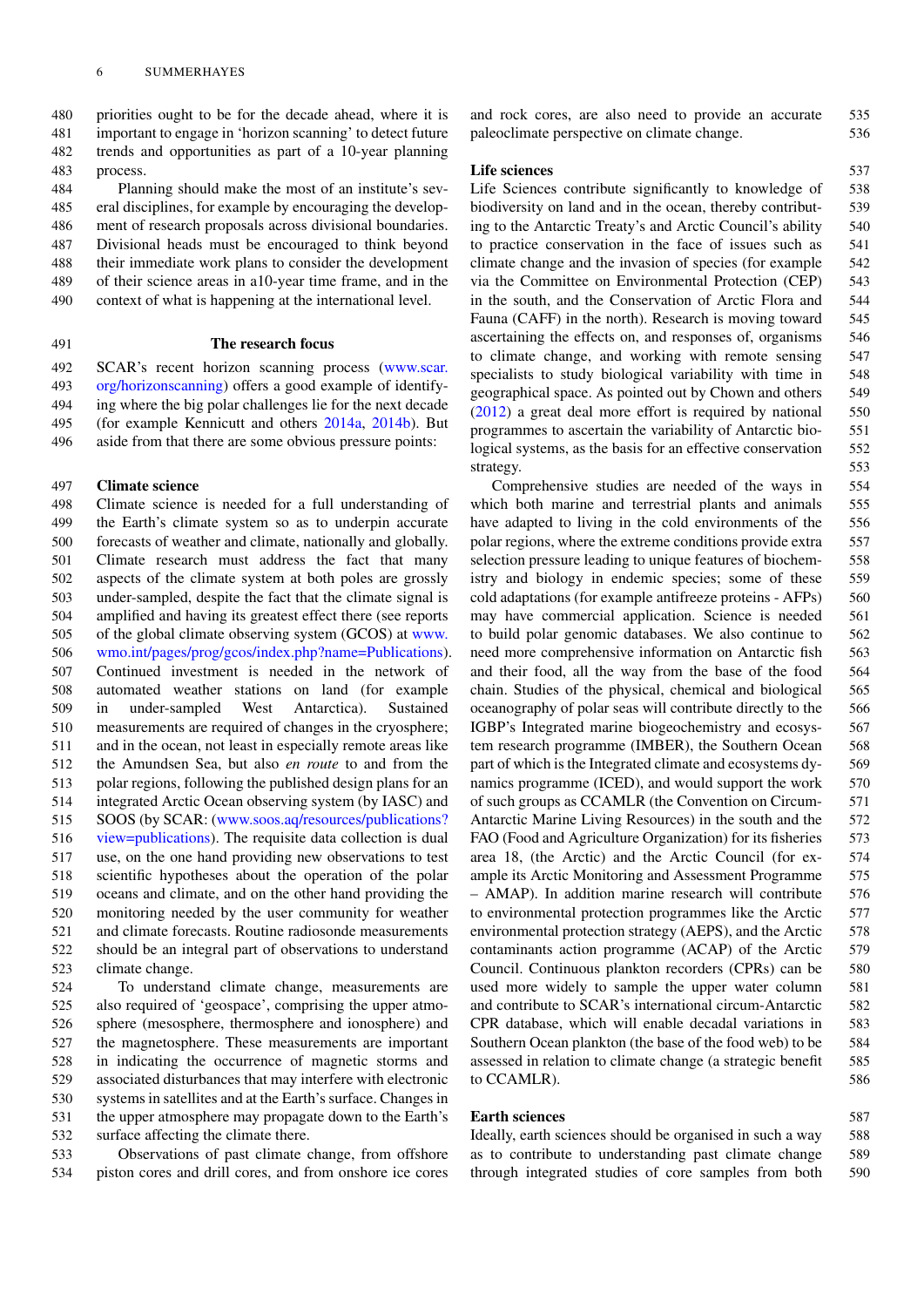onshore and offshore. Historically the collection of such data and their analysis has been carried out by separate marine and terrestrial groups, which is unwise. National efforts should be designed to contribute to international efforts such as the international trans-Antarctic scientific expedition (ITASE), SCAR's shallow ice coring pro- gramme on land, which plans to study recent climate variability in detail over the past 2000 years so as to better understand Antarctica's climate evolution. The goal should be to test climate change hypotheses on the relatively short time-scale (a few thousand years). The over-riding question to be asked of ice cores is 'how has climate changed with time and how has that affected the environment'. Key (important) climate change questions 605 include – (i) how has sea ice changed through time? – which may be reflected in ice cores in dimethyl sulphide or its derivatives through time; (ii) from which direction were the winds blowing through time? This may be indicated from sea salt proxy analyses. Combining ice core and sediment core studies into one project will create a powerful, integrated palaeoclimatic and palaeocean- ographic research approach that could lead to major breakthroughs in understanding regional climate history in the global context.

 Antarctica offers the prospect of studying active geological processes (volcanoes), active glaciological processes (behaviour of the glaciers draining the polar plateau), and neotectonics. Offshore there are exciting opportunities to find and study new hydrothermal vent fields on the mid-ocean ridge system around Antarctica.

# 621 **Technology development**

 Technology development is critical to the success of much ocean and Antarctic science, where much sci- entific data comes from measuring or observing phe- nomena remotely, using instruments. The institutes with the best and most novel equipment are able to make the biggest breakthroughs in scientific understanding. To get the most out of technologies requires investment in engineering support teams like those at the Woods Hole Oceanographic Institution (WHOI), BAS, AWI, or the UK's National Oceanography Centre, which enable the development of novel technologies needed for scientific breakthroughs. This helps to keep the science at the leading edge. Technology development should follow the philosophy of 'design for manufacture'. This can be achieved by ensuring that new technologies are designed by a team comprising the scientists who need the an- swers, a technologist/engineer capable of converting the scientists' ideas into a design for a piece of equipment, and someone from a commercial company who can advise on what needs to be built into the design so as to make it easy to manufacture and sell if it should prove to be successful. It may prove profitable to sell equipment designed in this way to others lacking the engineering facility to make their own. This is a great way to establish scientific leadership by comparative technological advantage.

### **Data and information management** 648

Data and Information Management is not an optional 649 'add on' to the science. It is fundamental to success. 650 Meeting the increasingly complex, multidisciplinary and 651 multinational challenges of today's polar science, es- 652 pecially in the global context, requires access to an 653 extensive base of scientific data and information. One 654 of the most useful services institutes can provide to 655 the wider scientific community and their own staff is 656 comprehensive and integrated high level data and in- 657 formation management to facilitate high quality, interdis- 658 ciplinary science. This will add value to data that were 659 extremely costly to collect, by making them available 660 to the wider community for multiple investigations (the 661 principle should be 'collect once; use many times'). 662 Data sharing is also a requirement of the Antarctic 663 Treaty. Ideally, data should be managed through a na- 664 tional Arctic or Antarctic or polar data centre along 665 lines recommended in the SCAR data and information 666 management plan (Finney 2013). Metadata should be 667 entered into the SCAR Antarctic master directory, and 668 national groups should contribute (for Antarctic work) 669 to SCAR's Standing committee on data and information 670 management (SCADM). Marine data from the Southern 671 Ocean can be contributed to SCAR's MarBIN (Marine 672) biodiversity information network). 673

# **International scientific linkages** 674

No matter what the country, the international ideas pool 675 is far larger than the national ideas pool. To encourage 676 researchers to aim for the leading edge of science it is 677 important for them to communicate widely, which means 678 visiting and spending time at overseas institutions, then 679 returning with new ideas, networks and collaborative 680 programmes. It also means to engage directly in leading 681 edge research internationally, and publishing more in top 682 quality international journals, so as to make a bigger 683 impact both nationally and internationally. An outward- 684 looking approach is essential, with incentives for national 685 polar researchers to work jointly with individuals in other 686 institutes and universities nationally and with overseas 687 scientists, for example through an exchange programme. 688 Equally, national researchers should be encouraged to 689 become engaged in SCAR and IASC projects and pro- 690 grammes and meetings. For example, in the Antarctic, 691 existing and future research efforts on King George 692 Island (KGI) have the potential to significantly contribute 693 to SCAR science, as pointed out in a SCAR document - 694 *King George Island and SCAR science* by M.C. Kenni- 695 cutt, SCAR President, an invited paper for the COMNAP 696 meeting in Punta Arenas, 3 August 2009. 697

# **Capacity building, education and training** 698

In-house mentoring is required for the development of 699 young scientists. International scientists can also play a 700 role in providing mentoring for individuals. In addition 701 institutes might find it useful to devise a strategy for 702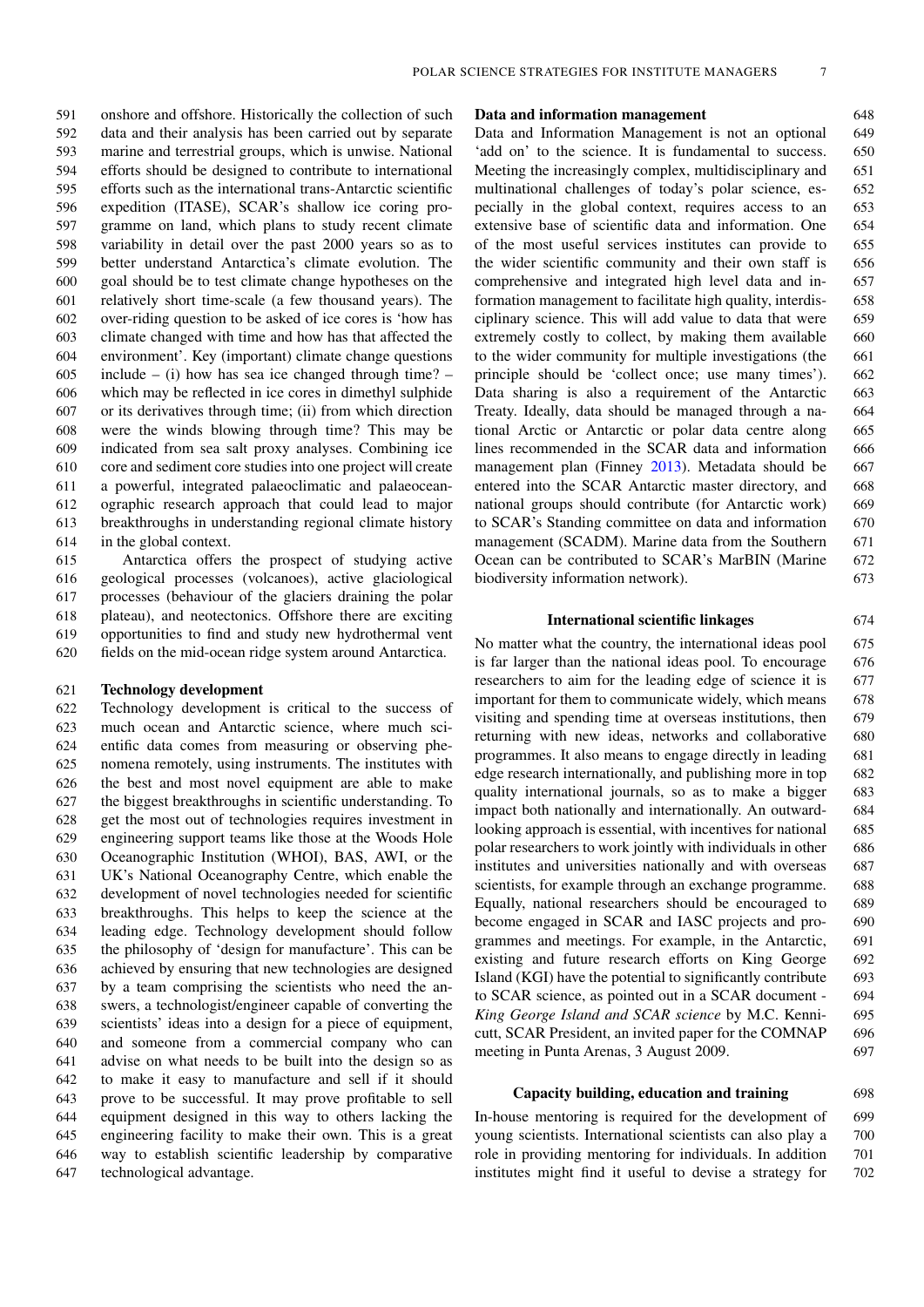capacity building, education and training (CBET), so as to raise individuals' capabilities to the desired level. This could be based, for example, on the SCAR CBET strategy (SCAR report 27, [www.scar.org\)](http://www.scar.org). It should suggest tar- gets for 2, 5, and 10-year periods, and recommend a set of possible performance measures to ensure that the programme is both efficient and effective.

# 710 **Organisation and management**

 Effective management of an institute requires application of leadership, encouragement of excellence, development of basic management skills, effective communication, and application of techniques like 'management by res- ults'. Ideally institute managers down to and including division chiefs should been trained in management. It should not be assumed that good scientists may be good managers without management training. Management training is win:win in that the individual benefits but so too does the institute, from the improved performance of trained individuals. Investments in training are all too often overlooked as a kind of 'window dressing'. That is a fatal flaw in the high performance stakes.

 In selecting science managers, it is wise not to give them full-time administrative responsibility, as that would constitute a misuse of scientific talent. A non- scientist administrative assistant hired for each division, or shared between them, would take the administrative load off PhD division chiefs, enabling them to retain oversight of the activities of their divisions while at the same time maintaining an involvement in research and so exerting both scientific and managerial leadership. There is always the danger that administrative tasks commonly seem to take on a greater urgency, to the detriment of the science, which requires a longer lead time.

 Institutes should ensure to the extent possible that most of the available money is going into science and operational support for science rather than into admin- istration. It should be remembered that administrative effort can often expand to fill the time available (a sort of self-justification).

 Managers should, nevertheless, attend regular science reviews by scientific staff, so that they can keep a finger on the pulse. Equally, managers should involve principal investigators in the design of the annual science plans. There is always going to be a natural dynamic tension between control (doing what management wants, which may not be creative) and creativity (doing what the scient- ist wants, which may not be strategic). These tensions can best be resolved through dialogue between management and staff.

 Responsibilities for implementation should be de- volved to the lowest reasonable level, for example first to principal investigators (PIs) in charge of teams, and then to individuals within those teams. Great advances frequently come from work at the interfaces between dis- ciplines, so these interfaces should be regularly explored. To ensure that maximum use is made of opportunities for interdisciplinary research across division boundaries, 759 there should be annual meetings between all division 760 heads and PIs, attended by the research director, with the 761 objective of developing interdisciplinary cross-linkages. 762 The idea is to encourage cross-fertilisation of ideas, and 763 to avoid becoming stuck in research silos. 764

All Divisions should engage routinely in scanning 765 the horizon for new ideas or technologies that might be 766 incorporated into the project to expand its capabilities. 767 This is part of the search for comparative advantage that 768 will keep projects as close as possible to the leading edge 769 within their particular scientific niche. 770

Developing new strategic directions demands flexib- 771 ility. It commonly means either (i) finding new money 772 to employ new staff on a new topic, or (ii) redeploying 773 current staff from some other (lower priority) topic area 774 onto the new topic, or (iii) reassigning to the new area 775 staff posts that become vacant in a topic area no longer 776 considered high priority. Staff who find themselves in, 777 or managing, what are determined by management to be 778 lower priority areas will not be pleased. That is partly 779 why it is important to demonstrate that the decisions 780 have been made with advice from a knowledgeable and 781 respected external advisory board. 782

Science managers must always remember that it is 783 difficult to get all of their scientists working together 784 and planning ahead, not least because of the widely 785 recognised problem that 'managing physicists is like 786 herding cats' (reputed to be from US Nobel physicist 787 Richard Feynman). Institute scientists need to appreciate 788 that the institute exists with the taxpayers money and at 789 the behest of a government that wants to see results for 790 its investments. Institute scientists are not free to do as 791 they wish, only what the structure permits. That does not 792 mean they are not free to do good science, only that the 793 good science that they do should fit certain pre-selected 794 strategic research themes. There is a difference between 795 what they are employed to do and what is done in a 796 university. 797

To control that impulse, the challenge is to set specific 798 top-down directions (research frames or themes) within 799 which research will be encouraged to meet pre-selected 800 grand challenges in science that meet the urgent needs 801 of society. The next step is to encourage the development 802 of (preferably interdisciplinary) bottom-up proposals that 803 address the key challenges and issues within the confines 804 of the frames or themes and over a 10-year time scale. 805 The third step is to have those proposals externally 806 reviewed to ensure that the best science is being done 807 and that the proposers are not reinventing the wheel. 808 Inviting proposals from the bottom up without that top 809 down constraint will lead to disintegration rather than 810 integration. 811

The discipline of proposal writing is a tool to aid 812 decisions about funding allocations, provided that this 813 does not lead to disintegration rather than integration of 814 the science programme. Proposals should be short, so as 815 not to direct potentially creative science effort into sterile 816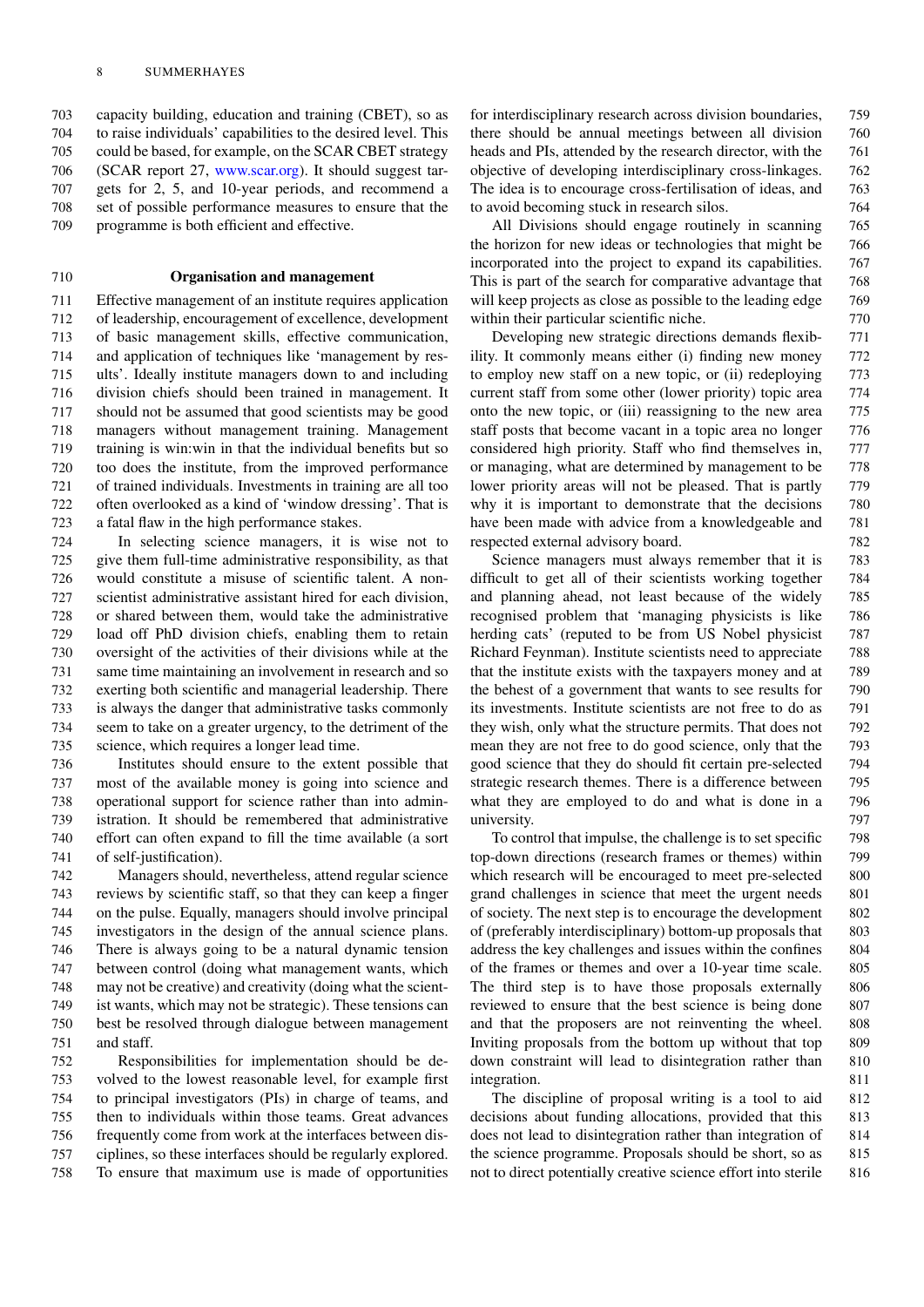administrative channels. Most scientific effort should go into writing research papers, not proposals. The standards by which institute proposals are vetted should as tough as those for the award of funds to researchers in universities. Proposers must express clearly what they want to do, why they want to do it, how they propose to do it, what the milestones will be, what the outcomes will be, in what time frame, and what the overall significance of the work is in the longer-term (10-year) context. A clear 10-year view of science development is essential for indicating probable growth trends in staff numbers and equipment 828 needs.

#### 829 **Performance reviews**

 To facilitate management's engagement with staff, and the process of 'management by results', each science group within an institute should annually produce a written plan indicating the activities it expects to carry out, the results that it expects to achieve, the time frame in which they should be reached, and the strategic rationale for the work. Mature plans should be reviewed by an advisory board comprising in-house management and external scientific advisors, and only approved if key criteria are addressed (including addressing key strategic goals) and key outputs are anticipated.

 Progress against approved plans should be monitored regularly by annual formal project review, so that prob- lems can be identified and corrective actions taken in a timely fashion. Formal reviews should follow an es- tablished procedure with paper input indicating stated goals, achievements against those goals, publications, other measures of success, and indications of where and why targets have not yet been met, supported by face-to- face presentations to senior management by the research teams, and discussions between senior management and research teams on progress and plans. The process offers opportunities to shift direction if needed.

 As mentioned above, informal reviews should take place within divisions and involve presentations by staff on their progress and immediate plans. The reviews are designed to enable the teams to work better together, to enable individuals to get advice on how to improve their performance, and to keep senior management appraised of progress. They also offer an opportunity for regular feedback up and down the management chain.

861 Wider reviews, of an institute as a whole, from out-862 side, should focus on

- 863 what the institute's objectives are;<br>864 what it has to do to meet those obj
- 864 what it has to do to meet those objectives;<br>865 what its progress has been towards those ob
- 865 what its progress has been towards those objectives and<br>866 how to measure that progress; and how to measure that progress; and
- 867 what its achievements and issues are including how<br>868 to measure and remedy them. to measure and remedy them.
- 869 Evaluation is a primary task for management, not least to 870 ensure that research effort is not wasted. In the UK it has
- 871 been found that some 26% of 621 environmental research

grants awarded by the Natural Environment Research 872 Council (NERC) in 2002–2004 was considered wasted 873 because publication did not feature in the Web of Science 874 [\(http://thomsonreuters.com/products\\_services/science/](http://thomsonreuters.com/products_services/science/science_products/a-z/web_of_science/) 875 [science\\_products/a-z/web\\_of\\_science/\)](http://thomsonreuters.com/products_services/science/science_products/a-z/web_of_science/). Asking key 876 questions helps to identify where efforts may be wasted, 877 for example: 878

- Are relevant and high priority questions being posed 879<br>for research solutions to policy-related questions? for research solutions to policy-related questions?
- Are potential stakeholders involved in deciding on the 881 relevance of the questions to be addressed, to ensure 882 relevance of the questions to be addressed, to ensure that, to the extent possible, the questions do address 883 key strategic goals? 884
- Are qualified external scientists involved in evaluating 885 the questions posed, to ensure that they are at the 886 the questions posed, to ensure that they are at the leading edge and not mundane. 887
- Are the methods proposed appropriate? Do the pro-<br>nosed studies take account of existing effort? Do they 889 posed studies take account of existing effort? Do they contain biases? 890
- Has consideration been given to engaging partners to 891 improve solutions? improve solutions?
- Are the results published (in high impact journals) to 893 maximise the benefits of the research? Are all results 894 maximise the benefits of the research? Are all results reported including negative outcomes? 895
- Are the reports unbiased and usable? Are the studies 896 clearly and comprehensively described? 897 clearly and comprehensively described?
- Is best use made of data collected (data should be 898<br>captured and stored in a way that makes it easily 899 captured and stored in a way that makes it easily exchangeable and shareable as a national (and inter- 900 national) resource, following the principle of 'capture 901 once, use many times. 902

All too often, when reporting, scientists simply set out 903 their objectives and describe what actions they took. 904 What they should focus on is saying what results they 905 found and explaining the significance of those results. 906 Writers of scientific papers, of scientific reports, and of 907 illustrated presentations should follow the template for a 908 typical abstract for a scientific paper, with sections on: 909

- 1. why you did the work (what hypothesis were you 910 testing; or what research question were you trying 911 to answer?):  $912$
- 2. how you did it (what methods did you use; how 913 accurate are they?); 914
- 3. what the main results were; 915
- 4. how you interpret them (what do they mean?); 916
- 5. what the implications are. 917

One aspect affecting the rate of publication is the ability 918 of the science staff, or their attitudes. Every attempt 919 should be made to recruit the highest possible calibre 920 staff, and to ensure that they know what rate of output 921 is expected. There are various means to encourage an 922 increase in performance, notably a rigorous internal an- 923 nual appraisal of individual performance, followed by 924 appropriate training and development. Training should 925 also encompass how to deal with the extreme hazards 926 of working in the polar environment. In addition, there 927